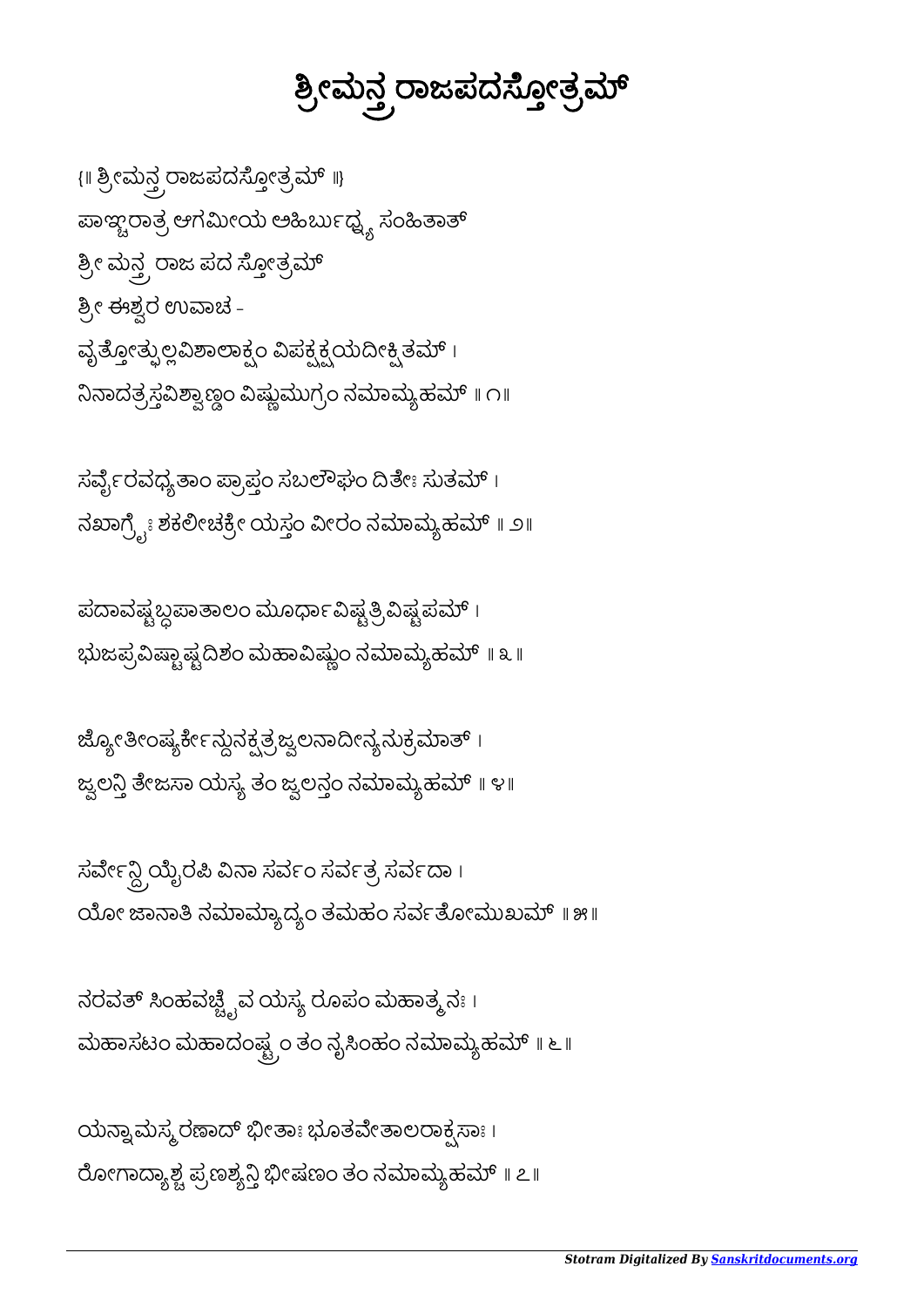http://sanskritdocuments.org

Last updated  $\overline{3}^6$ odav

Please send corrections to sanskrit@cheerful.com

ಘಲಶ್ಕುತಿಃ

Encoded by Vijayaraghavan Bashyam

ನಮಸ್ಕಾರಾತ್ಮಕಂ ಯಸ್ಮ್ಟೆ ವಿಧಾಯಾ $\overline{s}$ ತ್ಯ ನಿವೇದನಮ್ । ತ್ಯಕ್ತದುಃಖೋಽಕಿಲಾನ್ ಕಾಮಾನ್ ಅಶ್ವನ್ಗಂ ತಂ ನಮಾಮ್ಯಹಮ್ ॥ ೧೦॥

ದಾಸಭೂತಾಃ ಸ್ವತಃ ಸರ್ವೇ ಹ್ಯಾತ್ಮಾನಃ ಪರಮಾತ್ಮನಃ।

ಅತೋಽಹಮಪಿ ತೇ ದಾಸಃ ಇತಿ ಮತ್ತಾ ನಮಾಮ್ಯಹಮ್ ॥ ೧೧॥

ಶಙ್ಕರೇಣಾದರಾತ್ ಪ್ರೋಕ್ತಂ ಪದಾನಾಂ ತತ್ತ್ವನಿರ್ಣಯಮ್ ।

ತ್ರಿಸನ್ದ್ಯಂ ಯಃ ಪಠೇತ್ ತಸ್ಯ ಶ್ರೀರ್ವಿದ್ಯಾssಯುಶ್ಚ ವರ್ಧತೇ ॥

ಸಾಕ್ಷ್ಪಾತ್ ಸ್ವಕಾಲೇ ಸಮ್ಪಾ ಪ್ತಂ ಮೃತ್ಯುಂ ಶತ್ರುಗಣಾನ್ವಿತಮ್ । ಭಕ್ತಾನಾಂ ನಾಶಯೇದ್ ಯಸ್ತು ಮೃತ್ಯುಮೃತ್ಯುಂ ನಮಾಮ್ಯಹಮ್ ॥ ೯॥

ಸರ್ವೋಽಪಿ ಯಂ ಸಮಾಶ್ರಿತ್ಯ ಸಕಲಂ ಭದ್ರಮಶ್ವುತೇ । ಶ್ರಿಯಾ ಚ ಭದ್ರಯಾ ಜುಷ್ಪೋ ಯಸ್ತಂ ಭದ್ರಂ ನಮಾಮ್ಯಹಮ್ ॥ ೮॥